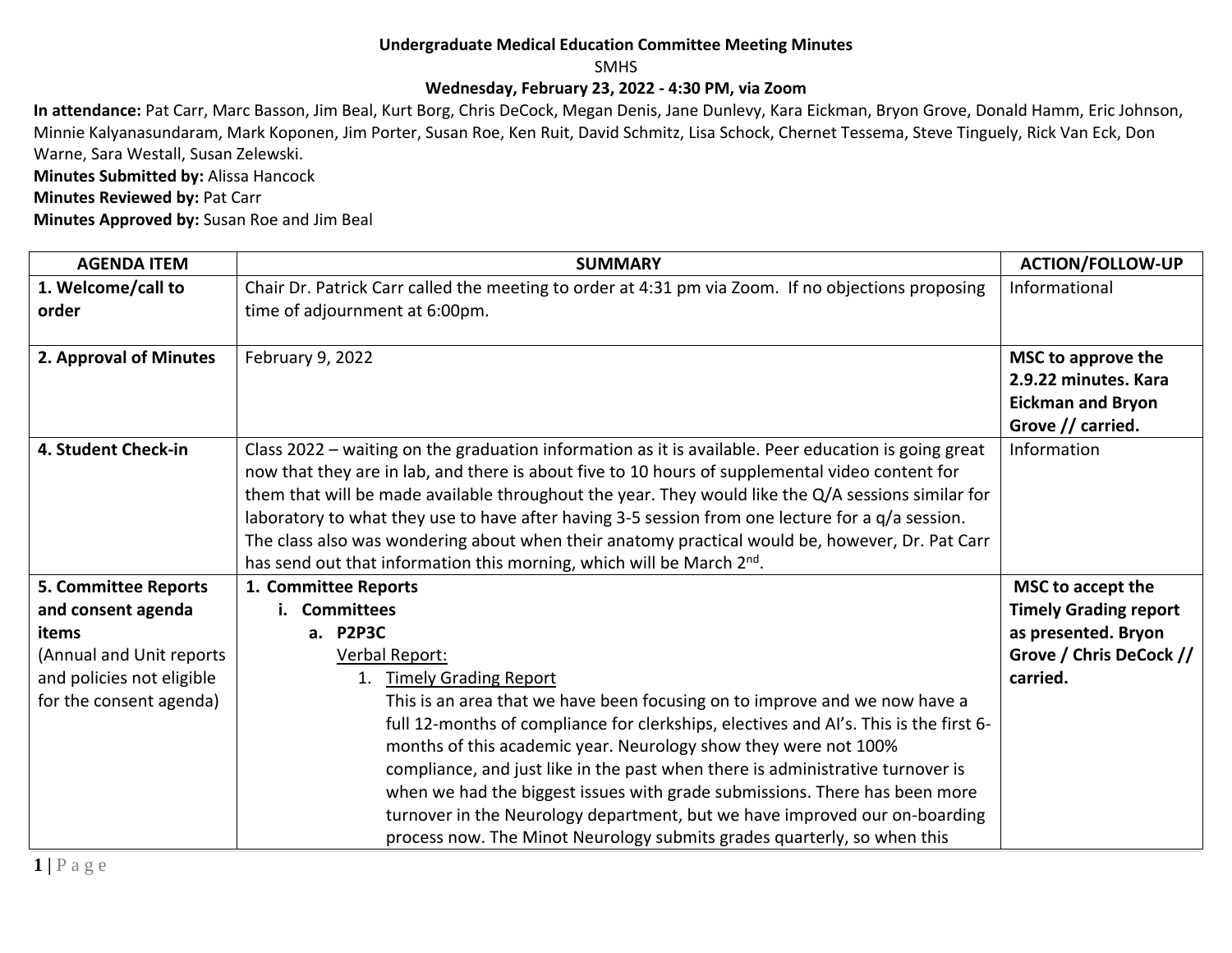| report was put together most of their grades were in yet because of the<br>different timing for grades.                                                                                                                                                                                                                                                                                             |                                                                                                          |
|-----------------------------------------------------------------------------------------------------------------------------------------------------------------------------------------------------------------------------------------------------------------------------------------------------------------------------------------------------------------------------------------------------|----------------------------------------------------------------------------------------------------------|
| 2. 6.2 Review<br>Clerkships had wanted to track the encounters that students had and felt that<br>they had to list if students needed to observe or participate in the case. After<br>more additional education; this year all clerkships have updated all encounters<br>to be participation except for the oral health requirement in Family Medicine.<br>This is big change from last year table. | MSC approve the<br>changes in 6.2 Review<br>as presented. Bryon<br>Grove / Chris DeCock //<br>carried.   |
| Also, Neurology Clerkship is now doubled in length to 4-weeks and had added<br>32 more encounters but did not add specific diagnoses with only 8 specific<br>diagnoses. They want students to see 40 patients with participation throughout<br>the clerkship.                                                                                                                                       |                                                                                                          |
| Unit 8 skills bootcamp. We no longer teaching NG tube insertion or removal<br>anymore and have added some PPE and code experiences. There will be 2<br>separate reports of 6.2 for the next four months with the overlapping of<br>different cohorts and we make changes by cohort instead of academic year for<br>that reason.                                                                     |                                                                                                          |
| 3. Pediatric Objectives (pulled off consent agenda)<br>Discussion how the keywords are decided on for mapping the objectives. We<br>have a controlled vocabulary list that we have created from a variety of lists.<br>The faculty submit their keywords and then the Librarians use those word to<br>our keyword list.                                                                             | MSC to approve the<br>new pediatric<br>objectives. Chris<br>DeCock / Bryon Grove<br>// carried.          |
| 4. Pediatric AI - Bismarck (pulled off consent agenda)<br>This is a similar AI to what we have in Fargo but on the Bismarck campus. The<br>preceptors for this course are on a weekly rotating bases, so students will have<br>multiple preceptors throughout the AI. For evaluations, all preceptors will<br>provide feedback.                                                                     | MSC to approve the<br><b>Pediatric AI- Bismarck.</b><br><b>Bryon Grove / Chris</b><br>DeCock // carried. |
| Consent Agenda:<br>1.11.22 minutes                                                                                                                                                                                                                                                                                                                                                                  | MSC to approve the<br>P2P3C 1.11.22 minutes.<br><b>Chris DeCock / Bryon</b><br>Grove // carried.         |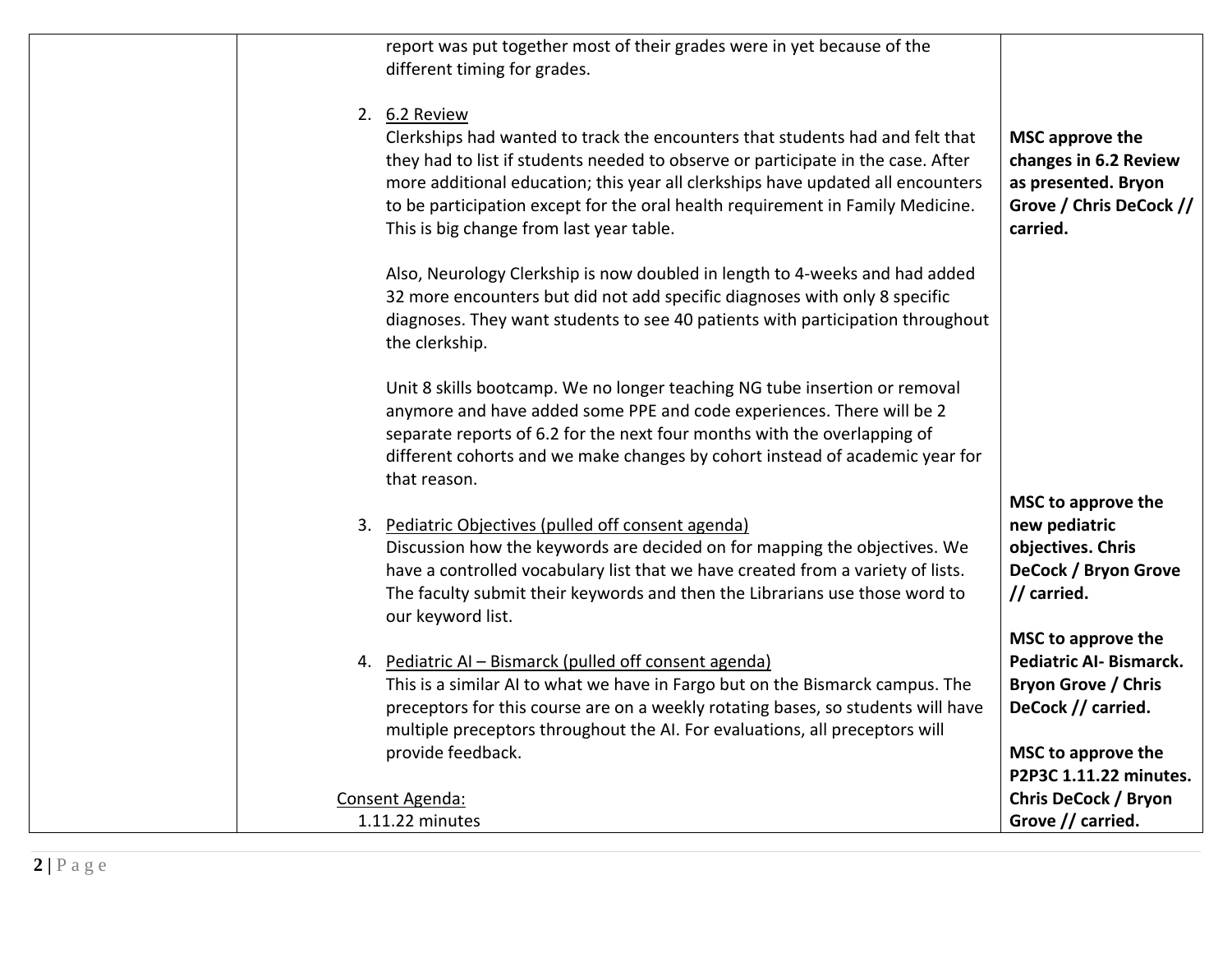| b. CEMC<br>Verbal Report:                                                                                                  |                                                     |
|----------------------------------------------------------------------------------------------------------------------------|-----------------------------------------------------|
| We have not met in a while due to scheduling conflict but continue to work on<br>report processes for this year's reports. | Informational                                       |
| Consent Agenda: none                                                                                                       | <b>MSC to approve a focus</b><br>group to flush out |
| c. P1C                                                                                                                     |                                                     |
|                                                                                                                            | details for a Diversity,                            |
| Verbal Report:                                                                                                             | <b>Equity and Inclusion</b>                         |
| We did review and discuss the Unit 4 schedule that UMEC approved and the                                                   | <b>Committee to over see</b>                        |
| committee approved with no additional concerns.                                                                            | all three phases of                                 |
|                                                                                                                            | curriculum and will be                              |
| The second item discussed was about the Diversity, Equity and Inclusion (DEI) from                                         | overseen by UMEC.                                   |
| the DCI and after discussing what we are doing and all the changes that we have                                            | Jane Dunlevy / Susan                                |
| done to improve this throughout the curriculum. We also realized that there not a                                          | Zelewski // carried.                                |
| specific group that is focused on monitoring diversity in the curriculum. In general,                                      |                                                     |
| we do and know that we have made lots of improvements but it is difficult to track                                         | MSC to approve the                                  |
| all the changes. Therefore, the Phase 1 Committee would like to recommend that                                             | verbal reports from                                 |
| UMEC create a committee that focused on the DEI in the medical curriculum.                                                 | <b>CEMC and P1C and the</b>                         |
|                                                                                                                            |                                                     |
| Suggested membership for the committee includes students involved in the ISA2,                                             | consent agenda for                                  |
| Student Diversity student interest group and include a clinical faculty member also.                                       | P1C. Jim Beal / Bryon<br>Grove // carried.          |
| Consent Agenda:                                                                                                            |                                                     |
| 12.7.21 minutes                                                                                                            |                                                     |
| d. MPPRC                                                                                                                   |                                                     |
| Verbal Report:                                                                                                             |                                                     |
| We are charged with reviewing 27 policies and 25 are needing review this academic                                          | MSC to approve the                                  |
| year. The committee is focusing on the statements, procedures and the clarity of                                           | verbal and consent                                  |
|                                                                                                                            |                                                     |
| wording. The first eight policies are being wrapped up at our March meeting.                                               | agenda for MPPRC. Jim                               |
|                                                                                                                            | Beal / Bryon Grove //                               |
| e. DQIP - Office of Medical Accreditation: EASRC/SASRC/FASRC                                                               | carried.                                            |
| Verbal Report:                                                                                                             |                                                     |
| Finished our mock visit and the report was discussed with DQIP and EASRC. For                                              |                                                     |
| UMEC the areas to be aware of have already been addressed are 6.2 and the                                                  |                                                     |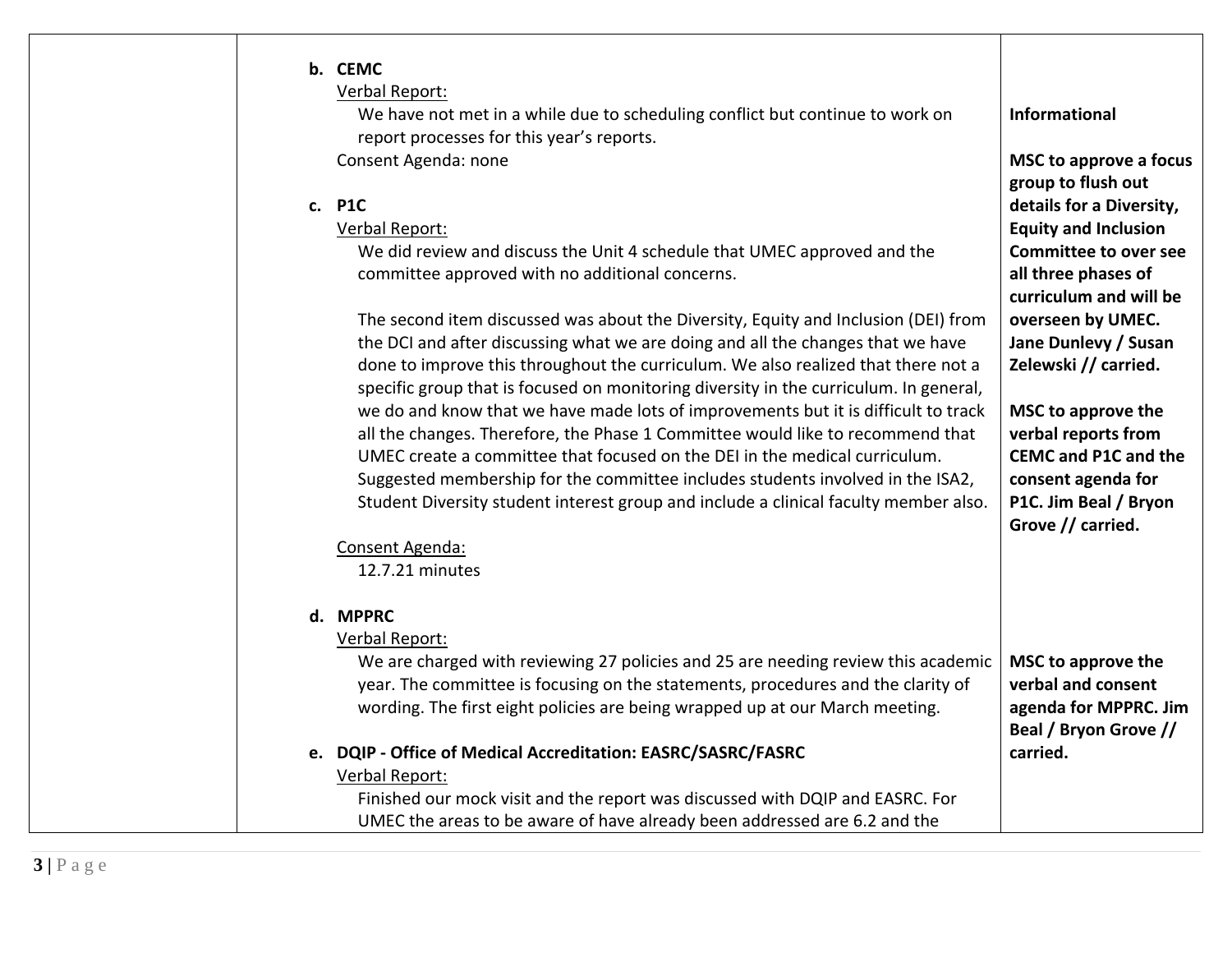|                          | governance document wording. Dr. Rick Van Eck is already working on the<br>clarifying self-directed learning calculations for required hours for the schedule and<br>completing the mapping processes. Dr. Van Eck will have a report soon from the<br>focus group that is currently working on this.<br>f. Ad hoc Committees: none                                                                                                                                                                                                                                                                                                                                                                                                                                                                                                                                                                                                                                                                                                                                                                                                                                                                                                                                                                                                                                                                     |                                                                                                                                                         |
|--------------------------|---------------------------------------------------------------------------------------------------------------------------------------------------------------------------------------------------------------------------------------------------------------------------------------------------------------------------------------------------------------------------------------------------------------------------------------------------------------------------------------------------------------------------------------------------------------------------------------------------------------------------------------------------------------------------------------------------------------------------------------------------------------------------------------------------------------------------------------------------------------------------------------------------------------------------------------------------------------------------------------------------------------------------------------------------------------------------------------------------------------------------------------------------------------------------------------------------------------------------------------------------------------------------------------------------------------------------------------------------------------------------------------------------------|---------------------------------------------------------------------------------------------------------------------------------------------------------|
| <b>6. Special Orders</b> | a. Curriculum Whitepaper Training<br>Alissa Hancock is working on scheduling training with the committees before the beginning of<br>April. This will be a big refresher about how the curriculum works and is connected.<br>The TACCT tool is used to assess cultural competency training and is provided by the AAMC for<br>medical schools to use. We use it to evaluation our domains and when we add the Diversity,<br>Equity and Inclusion committee we will review the TACCT table as one of those goals and bring<br>to UMEC for review and approval. This is very detailed and powerful tool for us to continue to<br>evaluate the curriculum. A review of this tool is how we had come to the realization that we<br>needed an intentional committee.                                                                                                                                                                                                                                                                                                                                                                                                                                                                                                                                                                                                                                         | Information                                                                                                                                             |
|                          | b. Ombudsperson for receiving sensitive feedback (so it may remain anonymous)                                                                                                                                                                                                                                                                                                                                                                                                                                                                                                                                                                                                                                                                                                                                                                                                                                                                                                                                                                                                                                                                                                                                                                                                                                                                                                                           | Tabled                                                                                                                                                  |
|                          | c. Revisit grade review policy in light of ranking (high-15, 20, 40, 20,5-low)<br>This policy should be thought about more in relation to question challenges. Currently,<br>students are allowed to challenge questions if they fail a unit exam and are within 5 points of<br>passing. This is to ensure there were no mistakes in grading. However, the desire to challenge<br>questions from students is becoming more frequent because they are close to getting honors<br>or are close to the next grouping in ranking. Students are more informed about what is<br>included in their Dean's letter now than in the past and we break the students into different<br>grouping in the letter and students want to be in the top grouping that they can with the<br>competitiveness of residencies and STEP 1 going pass/fail.<br>In the past, we did allow any student to challenge questions and it got to be so frequent that<br>we were still reviewing questions by the next the next unit's exam was to happen. However,<br>the current exam process is also different and their grade is more complex as in include<br>multiple exams and not just one. Question about the success rate of the challenges and Dr.<br>Kurt Borg would have to see if he has that data from the past. This might help determine how<br>often students might challenge a question if they had this information. | Information<br><b>ACTION ITEM: Continue</b><br>to think about the<br>challenge question<br>process and we will<br>make a motion at the<br>next meeting. |